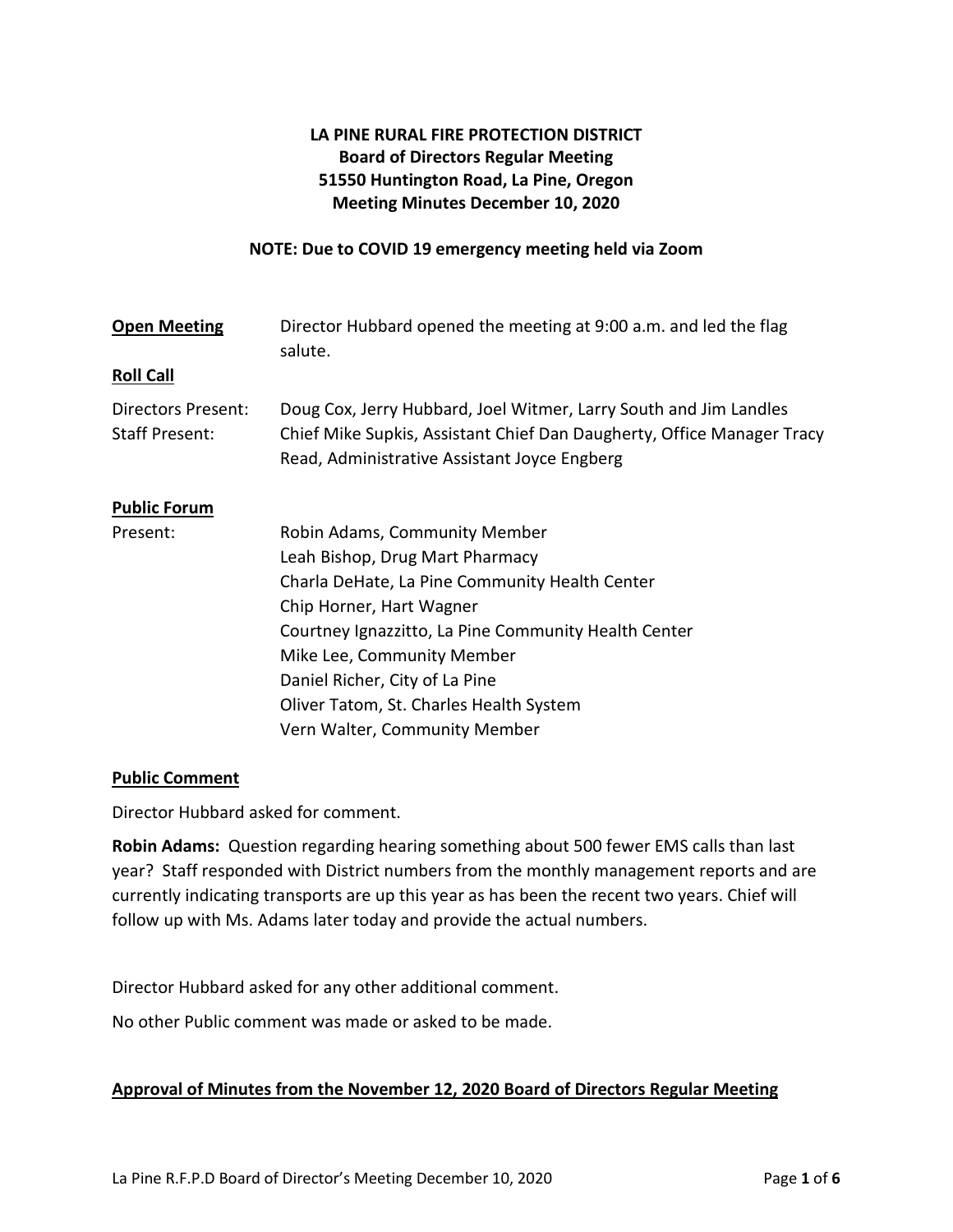**Action: Director Hubbard moved to approve the minutes of the November 12, 2020 Board of Directors Regular Meeting. Second by Director South. All in favor. Motion passed on a 5-0 vote.**

## **Financials**

- **A. Monthly Bills** Staff answered questions regarding current revenues and expenditures.
	- 5200 FireMed Revenue November amounts has not been received yet thus not listed on spreadsheet.
	- 6430 iPad Maintenance What is this for? Staff provided clarification that while the District pays an annual CAD/IT contract fee to Deschutes County, there are still monthly usage expenses for the devices that are used in the two command/QRU vehicles and medic units as mobile 911 CADs and mapping systems.
	- 6635 Natural Gas & Propane Recent large increase? Staff responded increase due to colder weather and propane tanks at station 102 and 103 being filled prior to the fall /winter heating season.
	- 6920 Merchant Account Fees This has been corrected to reflect a November expense.
	- 7010 Postage Why none? No purchases in November for postage meter machine which is purchased in bulk lots.
	- 8105 Breakdowns Discussion regarding large monthly expenses incurred with Integrity Auto in November. Chief noted the two older medic units in the fleet had significant repairs, mostly concerning diesel engine emissions as well as a couple of other items. Also, QRU 193 had engine work to the fuel injectors and oil leak repaired.
- **B. Monthly Expenses by Vendor**

No comments.

**C. Monthly Expense Report**

No comments.

**Action: Director Hubbard moved to approve monthly expenses presented from 11/13/20 – 12/10/20 in the amount of \$419,354.10. Second by Director South. All in favor. Motion passed on a 5-0 vote.**

# **Management Report**

### **A. Monthly Alarm Report**

• Board and staff discussion regarding the rise in wildfire and brush fire call numbers as compared to last year- it was a significant fire year. Question regarding the rise in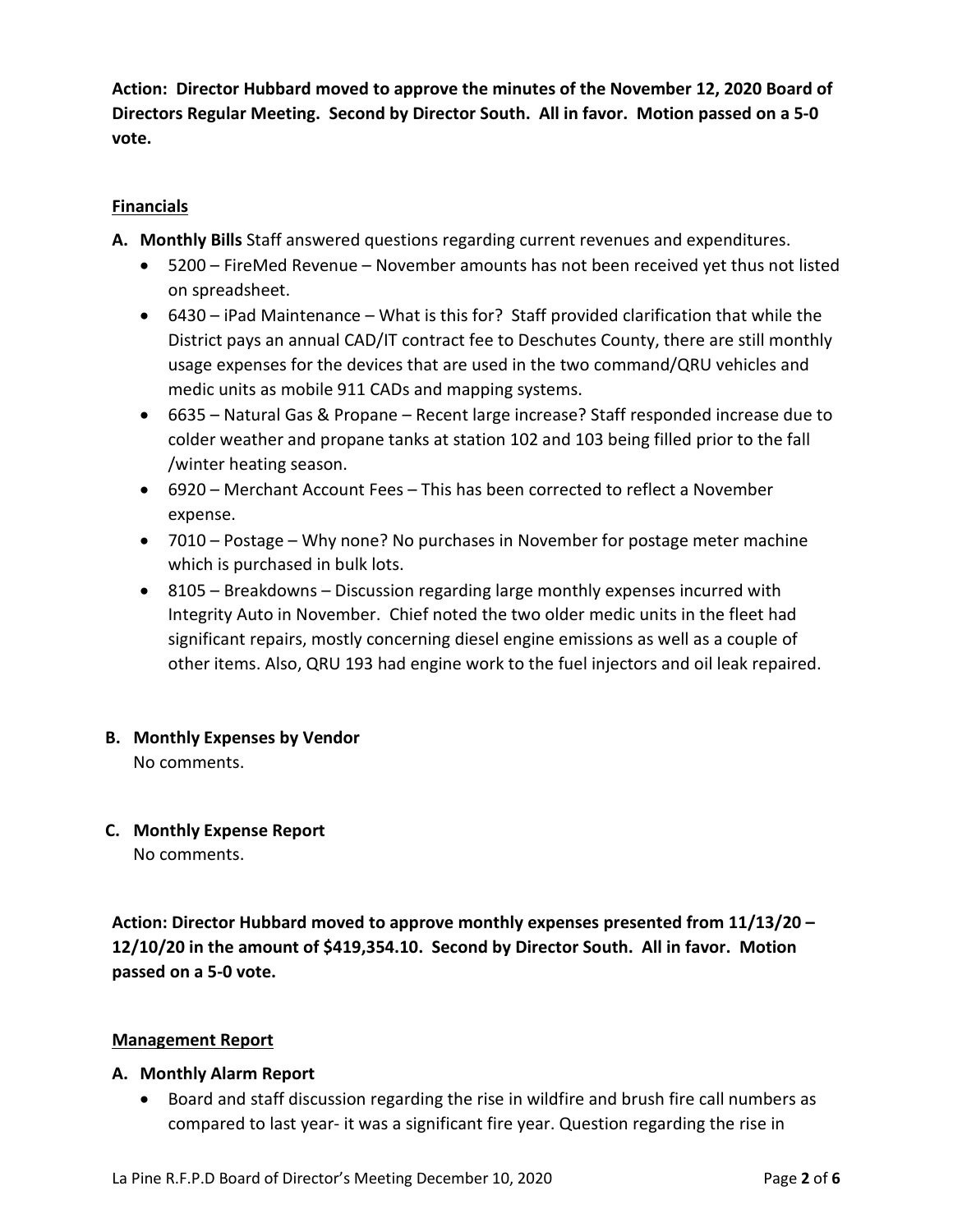service calls up 239 in 2020 from 142 from the prior year? Staff responded that these calls have increased substantially this year. It is part a data classification issue "service calls" do not rise to the level of a fire, rescue or EMS action and/or transport and a report in those classifications - but citizens often are in need of some kind of basic "emergency" assistance - i.e. falls (without injury or EMS request), lift assist, or smoke in area concerns. Also, possibly with more people at isolated at home due to COVID people turn to 911 more.

# **B. Multiple Alarm & Building Permit/Valuation Report**

• Director Hubbard noted that residential building permits report from the County continued to remain strong, even in these unusual times and acknowledged the City's role in the growth.

### **C. Management and Activity Report**

• Board noted the 10 days last month with 8 or more calls and multiple transports putting a strain on resources. Also noted the District responded to 8 cardiac arrests in one month.

### **Correspondence / News**

• A donation by Opulent Philanthropy, of Houston Texas, noted.

### **Old Business**

**A.** Station 101 and 102 alteration projects – Chief Daugherty provided an update on the project. Chief stated that the District has met with the architect and contractor and are in the final stages of a construction contract being signed. District is using an AIA standard form. Appears work may start around first of the year with the contractor starting at 101 and then moving up to 102 with some parts be done at the same time.

### **New Business**

**A.** FY 2019-20 Audit Report

Glen Kearns with Accuity delivered the annual audit report to the Board of Directors. District had no financial inconsistencies. Mr. Kearns noted the district's lack of debt and reasonable cash position. However, the district's net position was a reduction from the previous year.

# **[At this point the Zoom meeting failed, Meeting was paused for 30 minutes while staff and Zoom worked to reconnect. Notification were sent to all participants via email and**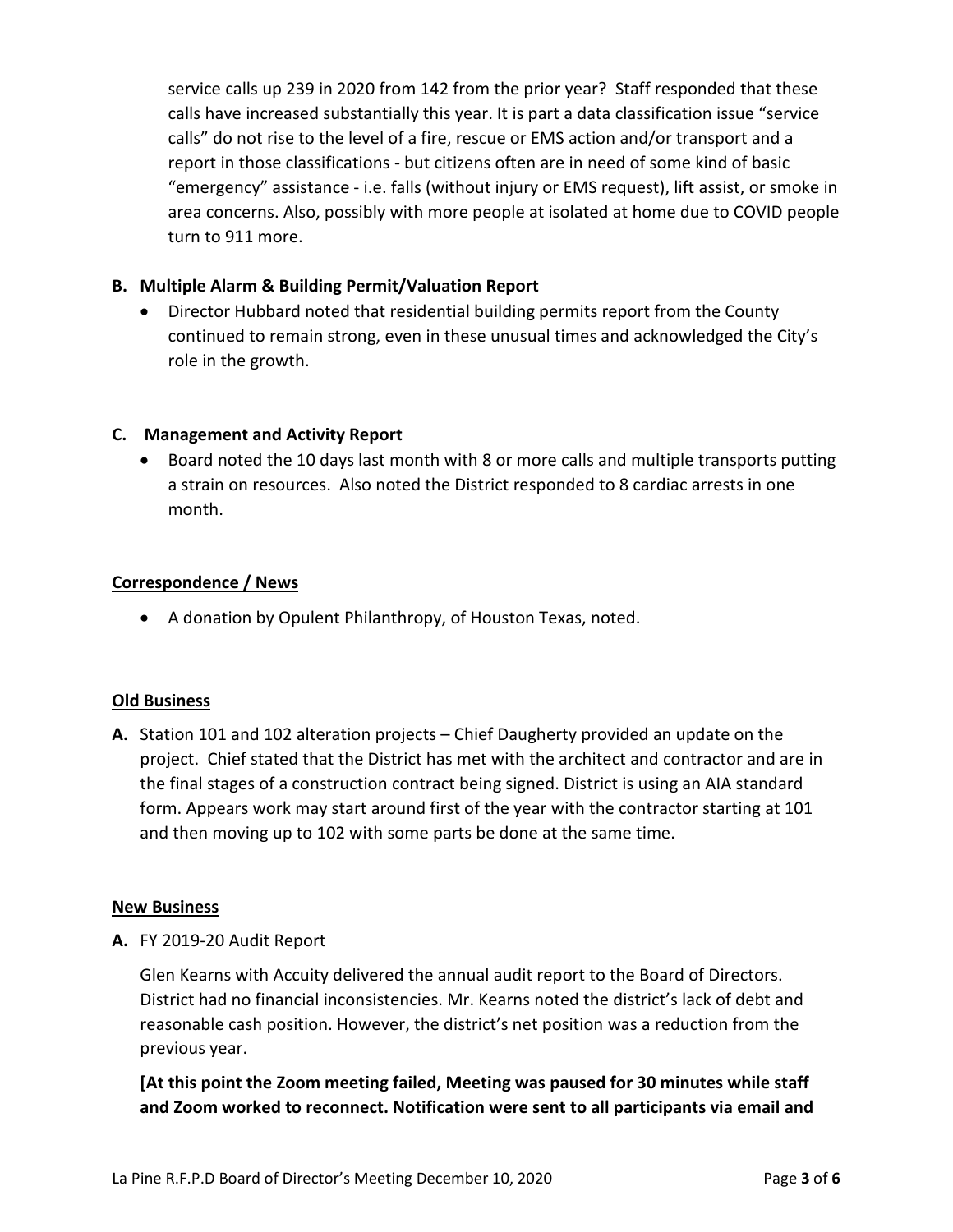**phone contact made where possible (as were the original zoom coordination and links and/or text. Director Landles was unable to reconnect].**

### **Meeting resumed at 10:40 a.m.**

**B.** Tactical Business EMS Transport Billing Services

Brief review of the contract and business associate agreement by business Officer .

**Action: Director Hubbard moved to approve entering into the contract with Tactical Business Optimization. Second by Director South. All in favor. Motion passed on a 4-0 vote.**

**C.** First annual review of Ordinance #2019-03.

Director Hubbard invited comment on for an annual Board review of the District's Ordinance #2019 -03 and its public policy. None being received, staff was directed to proceed with the District inviting public comment on the ordinance and bringing that information to the Board early in 2021 .

#### **Appeals**

Director Witmer reviewed and read the six questions being considered by the Board of Directors when a facility transfer is being appealed to the Board. Each appeal will be considered and determined based on those criteria.

**A.** St. Charles Appeal of Invoice #19. Director Hubbard asked for questions or comments.

**Action: Director Hubbard moved to deny the Appeal by St. Charles of Invoice #19. Second by Director Cox. All in favor. Motion passed on a 4-0 vote.**

**B.** St. Charles Appeal of Invoice #23. Director Hubbard asked for questions or comments.

**Action: Director Hubbard moved to decline the Appeal by St. Charles of Invoice #23. Second by Director South. All in favor. Motion passed on a 4-0 vote.**

**C.** St. Charles Appeal of Invoice #26. *Note this appeal was skipped over during the meeting and no discussion or questions asked nor a vote taken. Appeal will be place on next Board agenda.*

**D.** St. Charles Appeal of Invoice #28. Director Hubbard asked for questions or comments.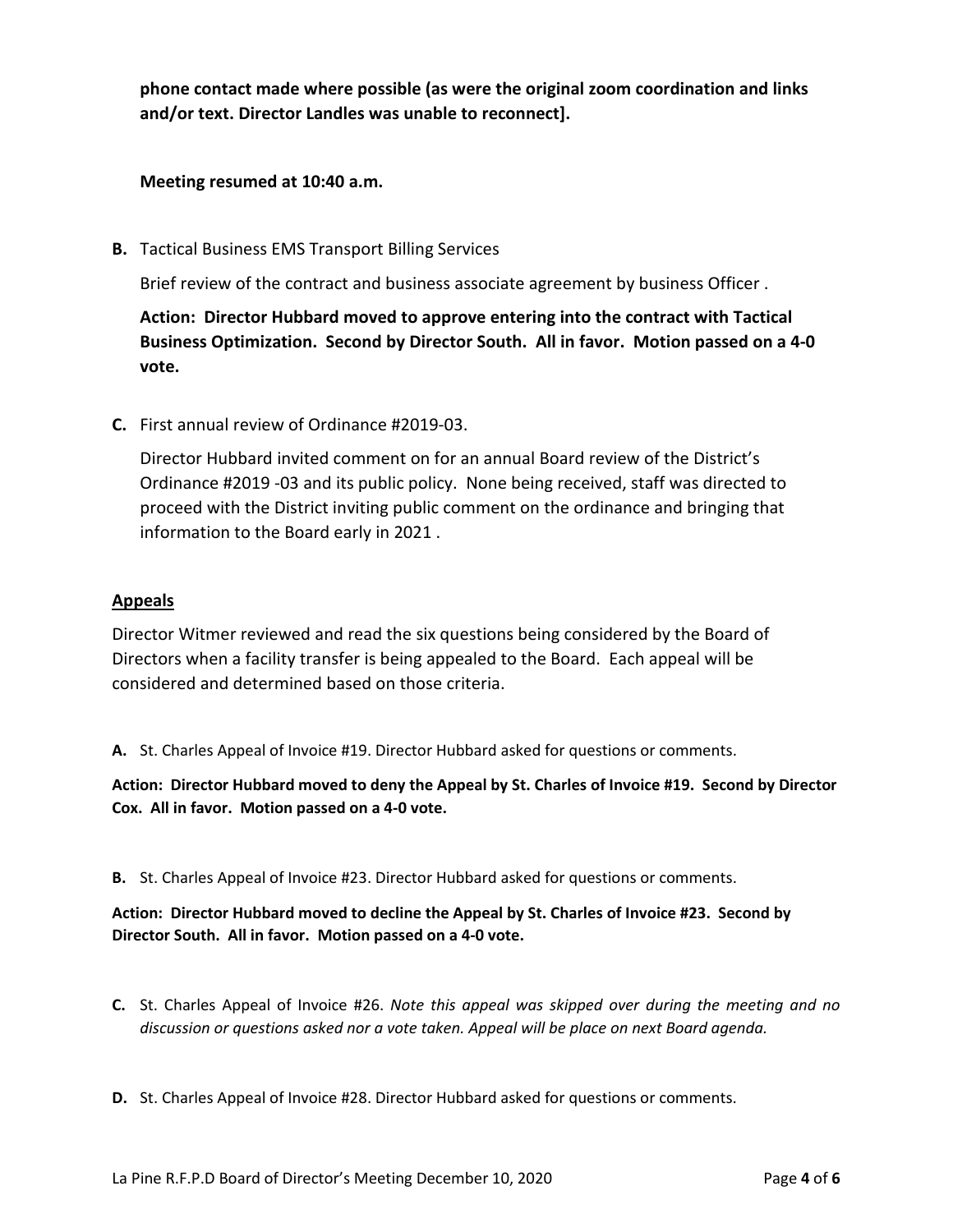**Action: Director Hubbard moved to decline the Appeal by St. Charles of Invoice #28. Second by Director Cox. All in favor. Motion passed on a 4-0 vote.**

**E.** La Pine Community Health Appeal of Invoice #27. Director Hubbard asked for questions or comments.

**Action: Director Hubbard moved to decline the Appeal by La Pine Community Health Center Invoice #27. Second by Director South. All in favor. Motion passed on a 4-0 vote.**

**F.** La Pine Community Health Center Appeal of Invoice #29. Director Hubbard asked for questions or comments.

**Action: Director Hubbard moved to decline the Appeal by La Pine Community Health Center Invoice #29. Second by Director Cox. All in favor. Motion passed on a 4-0 vote.**

**G.** La Pine Community Health Center Appeal of Invoice #31. Director Hubbard asked for questions or comments.

**Action: Director Hubbard moved to decline the Appeal by La Pine Community Health Center Invoice #31. Second by Director South. All in favor. Motion passed on a 4-0 vote.**

Director Witmer noted per his tracking the Board may have skipped appeal of invoice #26. There was no Board or staff concurrence (*at the time*) and the meeting moved on.

### **Special Meetings and Workshops**

None.

### **Good of the Order**

**A.** District Ordinance Process

Director Hubbard reviewed the staff report on process the District has followed in adopting Ordinances as requested by the Board at the previous meeting and asked for comments or questions. There were none. Noted the staff report detailing the district's ordinance process is available to anyone on written request. LCHC asked for a copy. *(that was emailed after the conclusion of the meeting)*

#### **Next Meeting**

Regular Board Meeting Thursday, January 14, 2021, at 9 a.m. via Zoom